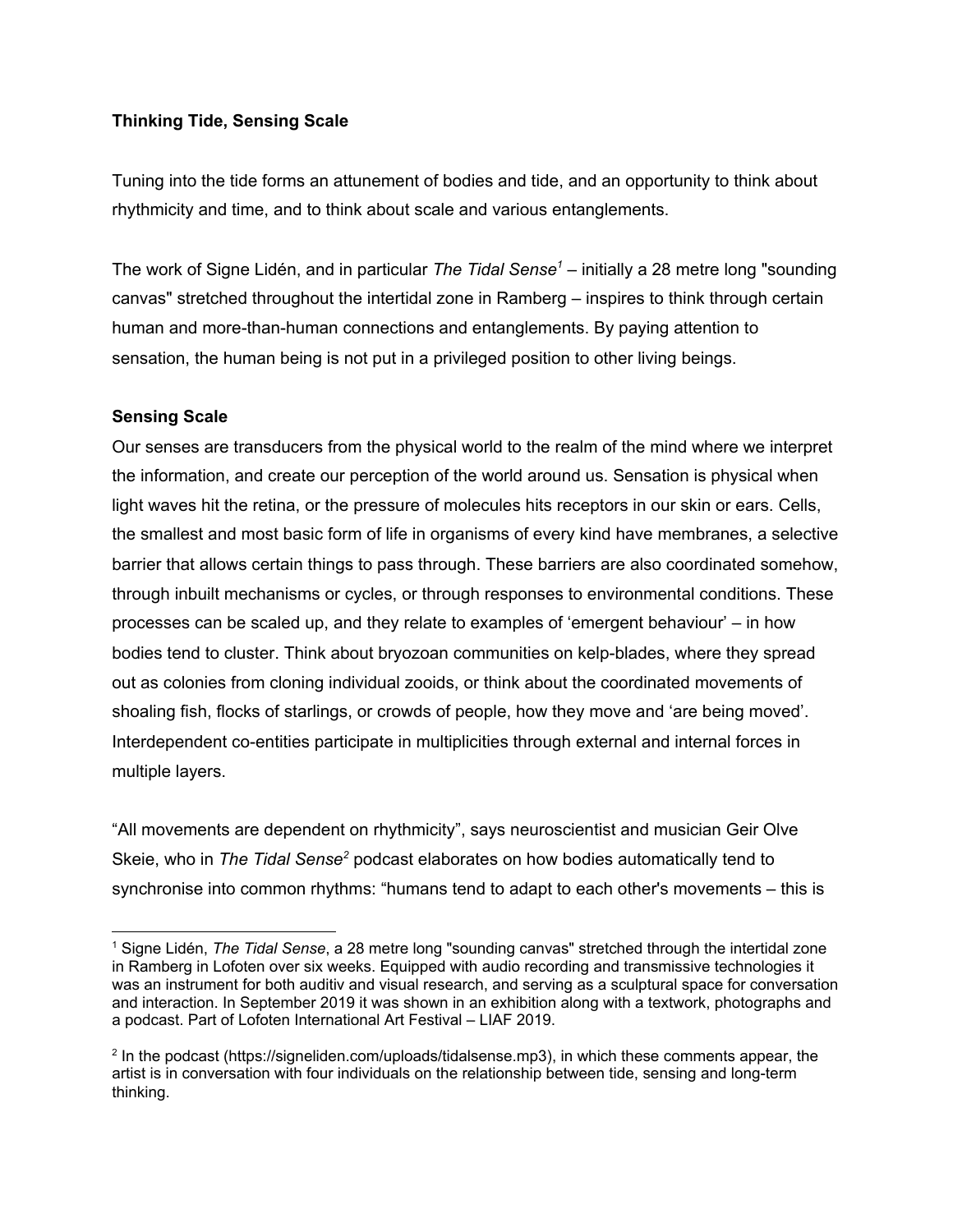what makes us co-operate". Or, as the artist Signe Lidén responds: "The sense of rhythm is a kind of community sense".

## **The Tidal Rhythms**

How can we participate in the tidal rhythm, in the cyclic oscillations between high tide and low tide? In the intertidal zone, the suncentric rhythm – the shift between light and darkness which is the primary organisational parameter for humans – gives space to the lunisolar rhythm, the underlying rhythm that, in addition to the light-darkness cycle, acknowledges the influence that the gravitational pull has on the planet and its oceans. A lunar day operates in cycles of circa 25 hours, while the solar day is circa 24 hours.

When your body is lying on the surface of the sea and is being slowly pulled down by the tidal water, then it is "joined in the shared time-frame of the ocean". It rests on "a titanic marine rib cage". When the tidal wave presses the ocean towards the edge of the land, then you are "part of this breath [...] its rhythm penetrates you as your presence penetrates it", writes the artist Robin Everett. 3

Another form for participation in the tidal time could be to think about the tide as inside the body. We know that a body consists mainly of liquid. Through the cyclic rhythms, our body is also affected by the astronomical movements that have the greatest impact on the tide. We are all "bodies of water, of different kinds," says the philosopher Astrida Neimanis. The gravitational pull of the full moon and the new moon gives the spring tide. Water circulates across bodies and through the body. In Neimanis's liquid phenomenology, we are all different bodies of water "arisen from the same primordial soup".<sup>4</sup>

# **Scaling: The Tidal Pull to the Tidal Pool**

In 2019 the difference between low tide and high tide was at its greatest on Monday 30 September in the Ramberg bay where *The Tidal Sense* had been installed; at 02:08 UTC +2 the high tide was 277.4 centimetres and at 08:30 UTC +2 the low tide was 12.6 centimetres<sup>5</sup>. Here,

<sup>3</sup> Robin Everett, "Ancestrula: Rhythm and Rooted Lungs" in *The Kelp Congress*, NNKS Press, 2020.

<sup>4</sup> Astrida Neimanis, "Hydrofeminism: Or, On Becoming a Body of Water" in *Undutiful Daughters: Mobilizing Future Concepts, Bodies and Subjectivities* in Feminist Thought and Practice, Palgrave Macmillan, 2012.

<sup>5</sup> [https://www.kartverket.no/sehavniva/sehavniva-lokasjonside/?cityid=1102442&city=Rambergsvika#](https://www.kartverket.no/sehavniva/sehavniva-lokasjonside/?cityid=1102442&city=Rambergsvika)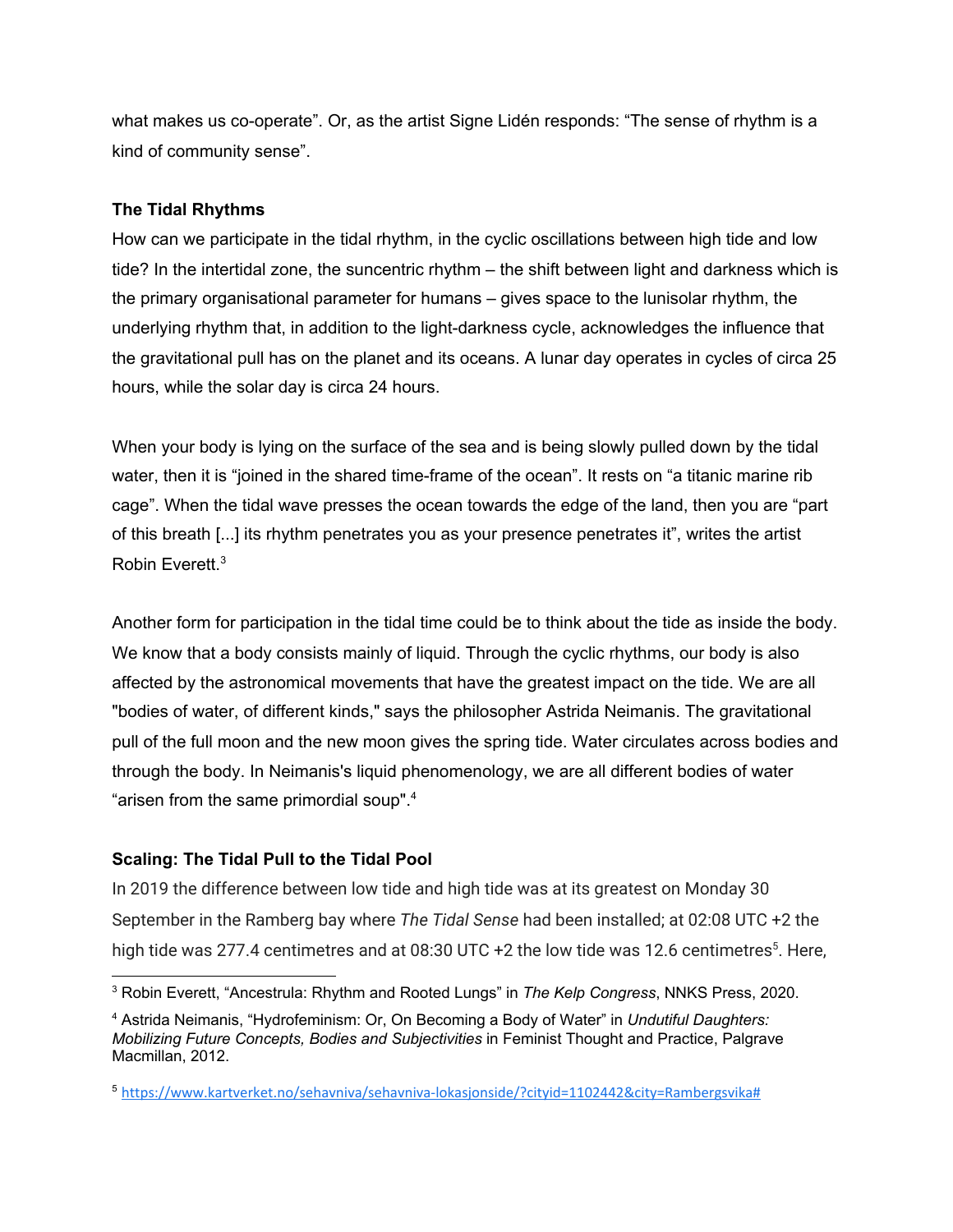where the topography of the land allows for large expanses of shallow water, the intertidal zone can cover several hundred cubic metres.

Many of those living in the intertidal zone are among the hardiest critters on the planet -those that manage to live both under and over water and on a daily basis deal with fluctuations in oxygen levels, salinity, temperature, as well as the struggles and competition for space each time the tide ebbs away. In the intertidal pool you can see the barnacles in their active state rhythmically moving in a process of filter feeding. On land they can easily be dismissed as rock-like, or inanimate, but are merely resting or hibernating.

The primary circadian clock, which amongst other functions regulates our sleep, is located in groups of cells in our brains. However, recent research shows that cells in several of our organs contain a circadian clock<sup>6</sup>, and thus circadian rhythm does not only belong to mammals. The circadian rhythm is regulated by the light-darkness cycle. One could speculate on whether bodies in polar regions hold a stronger connection to the pulling force of the tide and the moon, as the shift between light and darkness does not take place for long periods of the year, and gravity is more powerful near the poles.

The smell of the seashore is the smell of seaweed and kelp and other living organisms that live, rot and evaporate in it. There is a lingual connection between the Norwegian words 'tang' or 'tang og tare' which in English is 'kelp'. Kelp stems from the word 'tangle', the root to 'entanglement'. Entanglement is a tangle of threads, tangled troll nets, intricacies of our time, intricate masses.

Tuning into the tide forms an attunement of bodies and tide, and an opportunity to think about sensorial, spatial and semiotic entanglement.

### **Scaling Time**

Geological as well as cellular events are measured in scales that can hardly exist within thought and language. A word in the Norwegian language that refers to the horizons of distant time is 'ur'. In her *The Tidal Sense* text work, Signe Lidén writes that:

<sup>&</sup>lt;sup>6</sup> Mohawk JA, Green CB, Takahashi JS, "Central and [peripheral](https://www.ncbi.nlm.nih.gov/pmc/articles/PMC3710582) circadian clocks in mammals", 14. juli 2014. <https://www.ncbi.nlm.nih.gov/pmc/articles/PMC3710582/>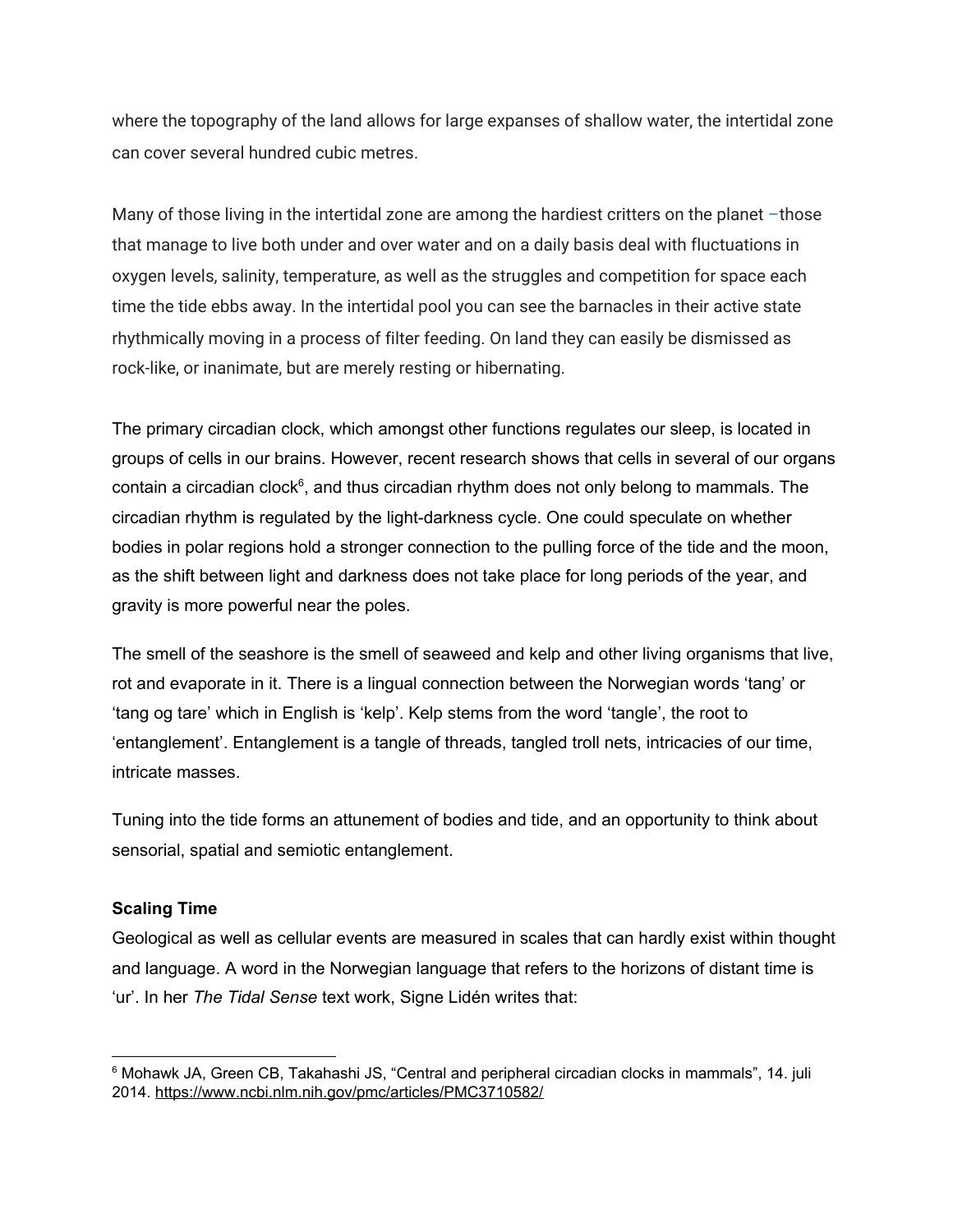[A] word for such a distant past in Norwegian is "*ur*gammel", *ur-* as a prefix adds a sense of deep time. *Ur* as a noun is a timepiece, but also means scree, landforms of broken rock. "Rocks are verbs", says geologist Marcia Bjørnerud to her students, "a continuum of process".

A plastic cup is compressed time in solid form, and when we drink from a crystal glass we are in contact with deep time. The use of geological material connects us to the memory of extremely slow processes of change. The geologist Øystein Nordgulen explains that the concept of deep time appeared in the 1800s when people working with rocks and minerals realised that the age of the Earth was many millions of years, and that the concept of time was hard to fit within the biblical sense of the word. Deep time was an analogue to illustrate the endlessness of the universe. Here, time and distance were connected. $7$ 

If there was a bandwidth of the Anthropocene, it would have been the frequency band of infrasound, the artist Raviv Ganchrow suggests in the demonstration of his work *Long Wave Synthesis* 8 . The low-frequency infrasound, that we humans cannot hear, but sometimes can feel if we are attentive to the vibrations, are connecting collapsing arctic glaciers, volcanic eruptions and auroras to anthropogenic activities such as debris from outer space re-entering the earth's atmosphere (almost daily), aircraft sonic booms, nuclear testing and much more. Infrasound interacts with the scale of the topography or even of the atmosphere itself. Several fishes and mammals use infrasound and seem to be aware of its environmental properties. The human attention to large sound waves and their role in geo-physical perception extends far back in time, not least through listening to the running of hooved animals.

Tuning into deep time forms an attunement of bodies and bedrock, and an opportunity to think about colossal sound waves propagating through matter, water and air.

### **Sloshing Scales**

To stretch and pull the canvas into position each time, to spend time listening and talking within the large sculptural space it provided, packing it and storing it if storms were forecast, re-rolling

<sup>7</sup> Cecilia Jonsson, *Prospecting: A Geological Survey of Greys I*: the artist in conversation with geologist Øystein Nordgulen in a podcast produced by Peter Meanwell, Dark Ecology Journey 3 (Sonic Acts & Hilde Methi), 2016. <https://soundcloud.com/sonicacts/cecilia-jonsson-prospecting-soundpiece-meanwell>

<sup>&</sup>lt;sup>8</sup> Lecture and prototype demonstration in the landscape close to Kirkenes Airport, Dark Ecology Journey 1 (Sonic Acts & Hilde Methi), 2014.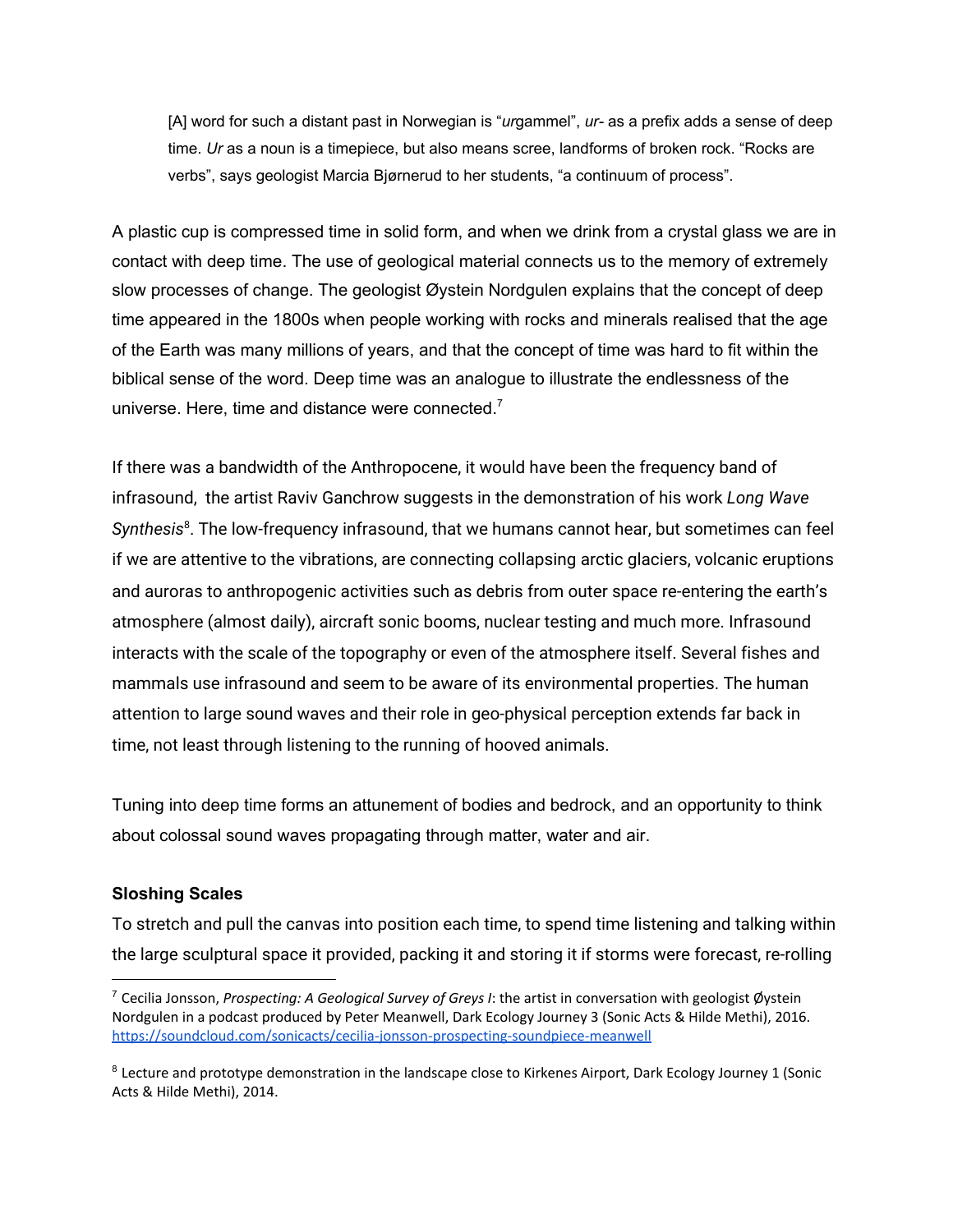it out at low tide again to fix it before high tide – *The TIdal Sense* is a work organized in tidal shifts.

The membrane is an instrument equipped with audio recording, transmissive and amplifying technologies custom-made by the artist. The tidal wave becomes sound waves propagating in the ear. The vibrations are, at the final stage, traveling in liquid along the basilar membrane where they are converted to electrical signals that make them audible to us.

We are permeable bodies, absorbents of our surroundings, and we exist and perform as embodied articulations of the aspects of what we are doing, whether we intend these gestures or not. With new insights, we discover new intimate connections between human and more-than-human actors and materials. We live in a time marked by many new discoveries in research and many rediscoveries of ancient knowledge, technology and cosmology. Intimate, tactile, or haptic ways of working and knowing produce a series of lasting enquiries related to places, practices, and ecologies.

Artistic productions are low-threshold practical explorations and respondents that can draw attention to various entanglements and encourage response. They can shift scales. As 'thinking, emerging things' they intersect different worlds of matter and meaning. As subjective cross-sections of various scales of existence, they ask us to fine-tune our senses and to listen to nuances. In encountering the constituents of the materials and media, we can discover less conspicuous material and semiotic connections in a world consisting of a series of events, processes, scales and movements.

### **Thinking Tide, Sensing Scale, Next Act**

"What the tidal surge thinks are the algae and animals that live there on the coast", write Lidén and the biologist Arjen Mulder, "[t]he rhythms of the tide make them in a play of external forces and internal counterforces". In the text the two authors suggest to make a "course in rhythmorphology" – a study of rhythm, form, and form finding in the intertidal zone. The course will start with a close study of the typology and design of the "filamentous green alga *Enteromorpha flexuosa*. These algae make carpets consisting of long, simple, branching threads, both incredibly strong and uttery flexible".<sup>9</sup>

<sup>9</sup> Signe Lidén and Arjen Mulder, "A Course in Rhythmorphology", in *The Kelp Congress*, NNKS Press, 2020.